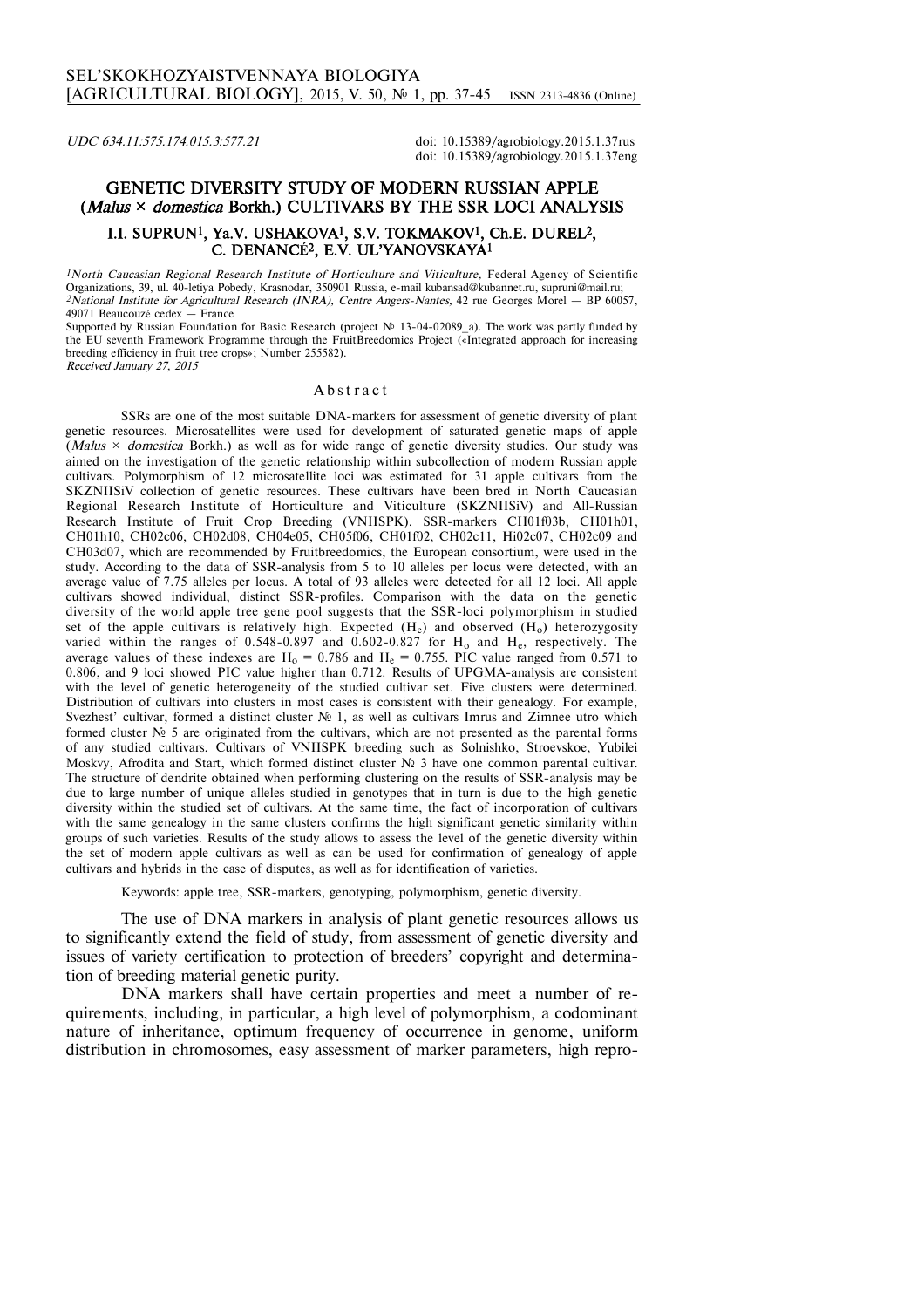ducibility, capability of automated assessment and easy data exchange between laboratories [1]. Microsatellite DNA markers based on Simple Sequence Repeat (SSR) analysis fully comply with these requirements and are currently acknowledged to be one of the most efficient DNA marker systems used in breeding and genetics of cultivated plants, including the apple tree [2-4].

SSR-markers were used for construction of the first most complete genetic maps of the apple tree For example, C. Maliepaard et al. [5] developed one of the first apple tree genome maps with 17 linkage groups with the use of multiallelic markers, including SSR, based on the hybrid population created by crossing of varieties Prima and Fiesta. Later on, identification of new SSR loci in the apple tree genome made it possible to create more comprehensive genetic maps [6-9]. Information about the identified SSR loci and their genome localization provides a valuable scientific base for genetic studies of the apple tree, in particular, for mapping the genes responsible for economic characters, analyzing the genetic pattern of genetic resource collections, certifying the gene pool and investigating genetic diversity within the species *Malus*  $\times$  *domestica* Borkh.

A wide range of studies aimed at assessing genetic polymorphism in collections of genetic resources (both modern varieties and native gene pool) have been performed by now. Work has been performed to clarify the questions regarding the genealogy of local varieties, formation of autochthonous geneplasm of the apple tree, its genetic interrelation with the global gene pool [10-15], as well as DNA certification of tree stocks [16, 17]. Uniqueness of the aboriginal gene pool has been revealed in a number of cases. The results obtained by A. Gharghani et al. [13] have shown that native Iranian varieties fall in between European apple tree varieties and the species *Malus orientalis* Uglitz. A. Patocchi et al. [18] have carried out a large-scale study where 88 microsatellite DNA markers were used to assess polymorphism for a total of about 2,000 specimens from European collections of genetic resources (varieties, hybrid populations). These data were used as a basis for recommendations on the most promising SSR markers for analysis of apple tree genomic polymorphism [18].

When genetic diversity of large genetic collections of the apple tree is studied, including wild forms and interspecies hybrids along with varieties, SSR markers also make it possible to objectively assess phylogenetic relationships at intra- and interspecies level [19, 20].

Analysis of SSR loci polymorphism in studies of genetic diversity allows making DNA certificates of genotypes. SSR fingerprints can be efficiently used for identification of specimens of collections, identification of doubles, etc.

Taking into account that the study of apple tree gene pool diversity is highly topical and the use of microsatellite markers in solution of such tasks is very promising, we have carried SSR genotyping of modern varieties for the genetic resource collection of North Caucasian Regional Research Institute of Horticulture and Viticulture (SKZNIISiV) and assessed genetic polymorphism in the modern domestic gene pool of the apple tree.

*Technique.*The material for the studies was the samples of modern apple tree varieties (SKZNIISiV and All-Russian Research Institute of Fruit Crop Breeding — VNIISPK, Orel, as the originators) stored in SKZNIISiV's collection of genetic resources  $(n = 31)$ .

A total of 12 SSR markers were involved in the work, namely CH01f03b, CH01h01, CH01h10, CH02c06, CH02d08, CH04e05, CH05f06, CH01f02, CH02c11, Hi02c07, CH02c09 and CH03d07. The above listed SSR markers are recommended by European Consortium FruitBreedomics for study of apple tree genetic diversity (a primer sequence is available in a da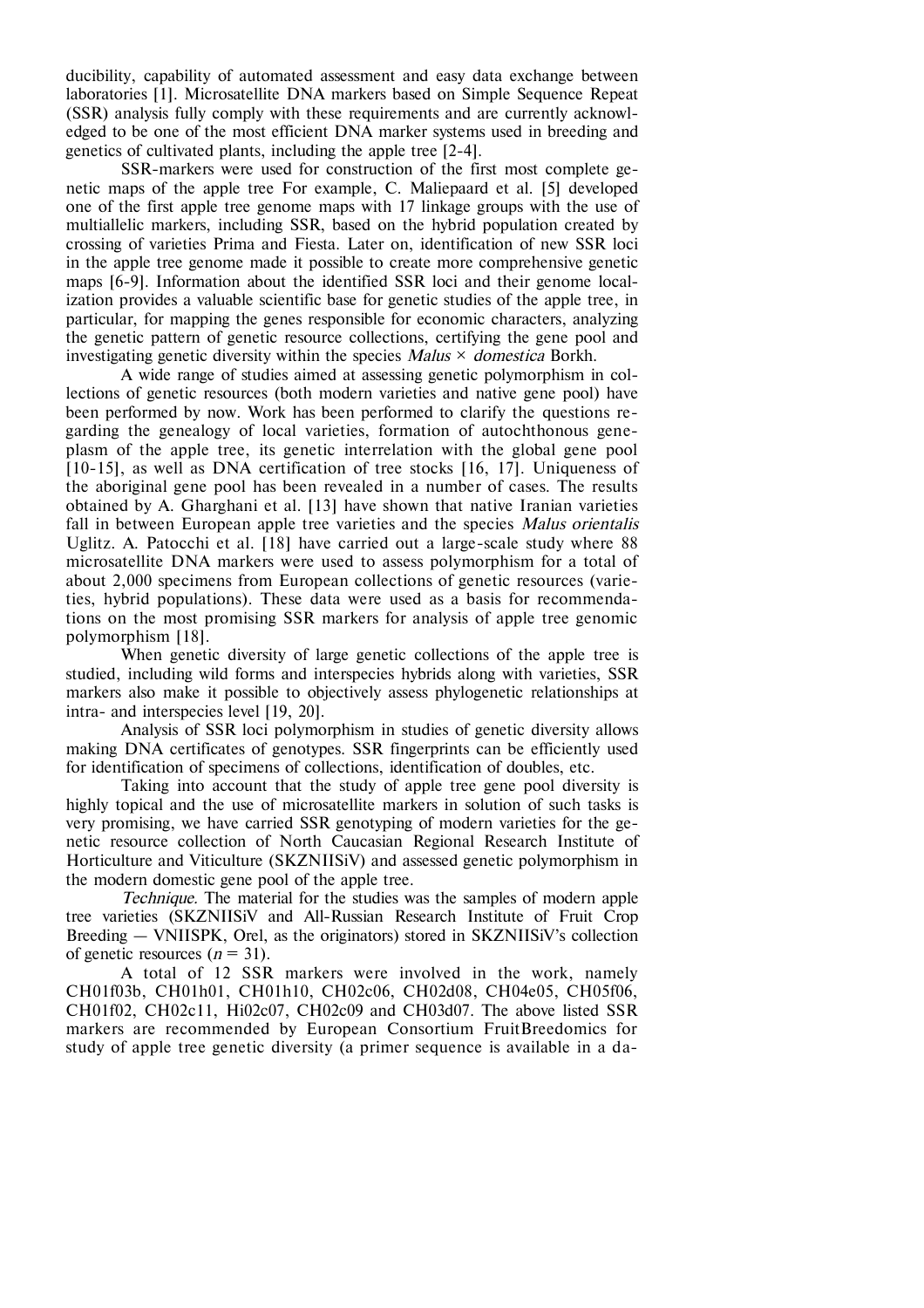tabase at http://www.hidras.unimi.it).

DNA was extracted using the CTAB method [21]. PCR was carried out using standard methods with preliminary optimization of parameters. The PCR mix contained 50-70 µg of DNA, 0.05 mM of dNTPs, by 0.3 µM of each primer, 0.5  $\mu$ l of 10× reaction buffer, 2.5 mM of MgCl<sub>2</sub>, 1 U of Taq polymerase; the final volume of 25 µl. Amplification conditions were as follows: initial denaturation for 5 min at 95 °C; denaturation for 10 s at 95 °C, primer annealing for 30 s at 58 °C, elongation for 30 s at 72 °C (30 cycles); final elongation for 3 min at 72 °C. The reaction was carried out in an Eppendorf Mastercycler Gradient amplifier (Germany), and the fragment analysis of SSR loci was performed using an ABI Prism 3130 automatic genetic analyzer (USA). The results of the fragment analysis were processed in the GeneMapper v. 4.1 software program.

In assessment of microsatellite analysis data, a genetic distance matrix was constructed using similarity coefficients (indices) according to M. Nei и W. Li [22]. The cluster analysis was performed by the Unweighted Pair Group Method with Arithmetic Mean (UPGMA) with the use of FreeTree Application v. 0.9.1.50 (ZDAT v.o.s.). The dendrogram construction was performed using the TreeView (Win32) v. 1.6.6 software program. The actual  $(H<sub>o</sub>)$  and expected  $(H<sub>e</sub>)$  heterozygosity was calculated using GenAlEx v. 6.3 software program. The PIC (Polymorphism Information Content) value was determined using the PICcalculator software program in the online mode (http://w3.georgikon.hu/pic/english/kodom.aspx).

*Results.* The selected microsatellite markers were tested using electrophoresis in 8 % nondenaturing polyacrylamide gel. After PCR parameter optimization, microsatellite DNA markers were grouped into multiplex kits (4 markers per kit) for simultaneous analysis by several loci. In this case, the sizes of the amplified fragments did not overlap, and each of the markers contained a specific fluorescent tag (FAM, TAMRA, R6G, ROX).

The fragment analysis gave clear reproducible results. As an example, Figure 1 (visualization of results in a working window of the GeneMapper v. 4.1 software program) shows data for variety Krasny Yantar. It can be seen in the electrophoretogram that there were two peaks for the markers indicative of two products, i.e. the corresponding loci are heterozygous. In the discussed case, these are markers CH01h01, CH01f03b, and CH02c06. One peak for locus CH01h10 on the electrophoretogram gave evidence of its homozygosity.



**Fig. 1. Electrophoretic DNA fragment analysis for apple tree variety Krasny Yantar using a multiplex kit including SSR markers CH01h10, CH01h01, CH01f03b and CH02c06** (collection of North Caucasian Regional Research Institute of Horticulture and Viticulture, Krasnodar)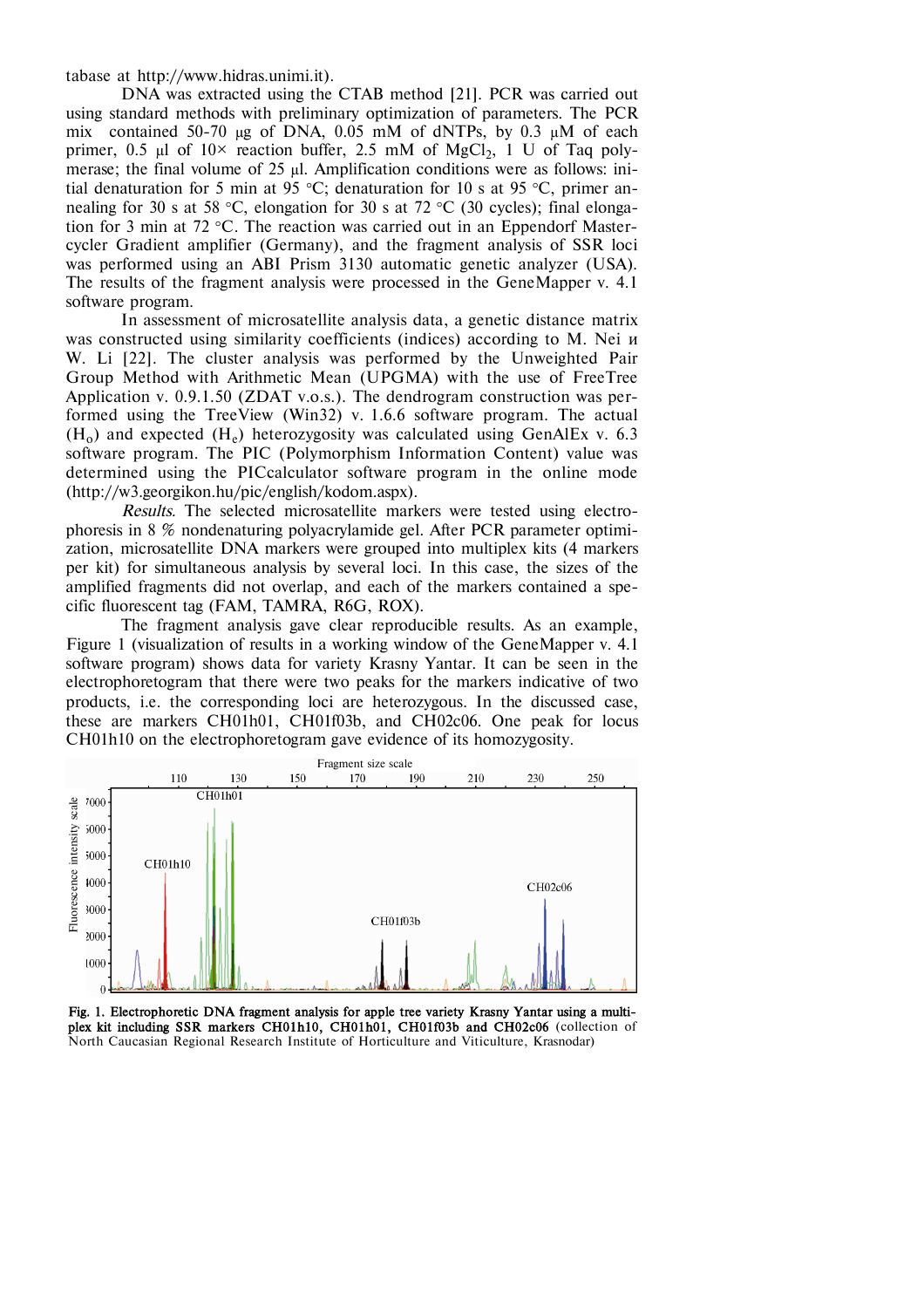From the 12 markers used in the study, maximum and minimum polymorphism was revealed for locus CH02c11 (10 alleles) and locus CH01f03b (5 alleles), respectively. A total of 93 alleles were detected for all 12 loci. All the varieties studied had a unique set of alleles (the obtained SSR fingerprints are given in the database which is being registered now as an item of intellectual property).

**Polymorphism characteristics for the microsatellite SSR markers used in assess**ment of genetic diversity of modern domestic apple tree varieties (*Malus*  $\times$  *domestica* Borkh.) from the collection  $(n = 31)$ , collection of North Caucasian Regional Research Institute of Horticulture and Viticulture, Krasnodar)

| Marker                                                                                                             | Range of amplified fragment sizes,<br>base pairs | Number of iden-<br>tified alleles | <b>PIC</b> | $H_0$ | $H_e$ |
|--------------------------------------------------------------------------------------------------------------------|--------------------------------------------------|-----------------------------------|------------|-------|-------|
| CH01f03h                                                                                                           | 141-182                                          | 5                                 | 0.690      | 0.710 | 0.736 |
| CH <sub>01h01</sub>                                                                                                | 118-137                                          | 6                                 | 0.712      | 0.742 | 0.754 |
| CH <sub>01h10</sub>                                                                                                | $94 - 120$                                       |                                   | 0.572      | 0.548 | 0.602 |
| CH02c06                                                                                                            | 204-256                                          | 9                                 | 0.806      | 0.897 | 0.827 |
| CH02d08                                                                                                            | 215-258                                          | 9                                 | 0.745      | 0.800 | 0.776 |
| CH04e05                                                                                                            | 178-230                                          | 9                                 | 0.772      | 0.867 | 0.798 |
| CH05f06                                                                                                            | $171 - 189$                                      |                                   | 0.678      | 0.871 | 0.723 |
| CH <sub>01f02</sub>                                                                                                | $173 - 210$                                      | 8                                 | 0.726      | 0.839 | 0.763 |
| CH02c11                                                                                                            | 219-241                                          | 10                                | 0.727      | 0.806 | 0.752 |
| Hi02c07                                                                                                            | $104 - 166$                                      | 9                                 | 0.752      | 0.897 | 0.781 |
| CH02c09                                                                                                            | 235-259                                          |                                   | 0.737      | 0.774 | 0.772 |
| CH03d07                                                                                                            | 188-228                                          |                                   | 0.747      | 0.679 | 0.776 |
| N o t e: PIC — polymorphism information content, $H_0$ — observed heterozygosity, $H_e$ — expected heterozygosity. |                                                  |                                   |            |       |       |

The comparison of the total number of the alleles identified in our study with the results of the genetic diversity analysis for the apple tree from the global gene pool allows us to state that SSR loci polymorphism is quite high in the studied sample of domestic apple tree varieties. S. Pereira-Lorenzo et al. [14] have identified a total of 122 alleles as a result of analysis of 66 Spanish apple tree varieties by 10 SSR loci. At the same time, this figure for 27 native varieties was equal to 75 [14]. In the Finnish and Swedish apple tree gene pool (a total of 101 genotypes), 105 alleles have been identified by 9 loci. In this case, expected  $(H_e)$  and observed  $(H_o)$  heterozygosity values varied within 0.31–0.88 and 0.41– 0.88, respectively [23], whereas in our study they ranged within 0.548-0.897 for  $H_0$  and 0.602-0.827 for  $H_e$  (see table). The average values of  $H_0$  and  $H_e$  in our study were equal to 0.786 and 0.755, respectively, which exceeded the figures obtained as a result of analysis of Scandinavian apple tree geneplasm ( $H_e = 0.72$ ;  $H<sub>o</sub> = 0.74$ ) where the average number of alleles per locus was 11.6 (23). Based on the results of our study, this parameter in a sample of 31 domestic varieties was equal to 7.75. Studying the genetic diversity of native apple tree gene pool in north-eastern Spain (Aragon region), A. Pina et al. [24] have obtained the average value of 12.4 alleles from the analysis of 20 SSR loci in a sample of 130 genotypes. In their study, the authors compared the results with data on SSR loci polymorphism for 21 global varieties from the various regions of the world and determined that the corresponding average number of alleles per locus was equal to 8.2 [24].

The PIC values ranging from 0.572 to 0.806 (see table) indicate that most of the studied SSR markers have a high level of informativeness. In case of SSR locus CH01h10 with 7 alleles identified, the least PIC (0.572) value among the used markers was largely dependent on the prevalence of one of the alleles (with the size of 100 base pairs) over the other (it was found in 60% of the studied genotypes), as well as on the presence of two rare alleles (118 and 120 base pairs), either of which was identified only in one specimen.

Based on the SSR genotyping data, the extent of genetic similarity between the studied varieties has been assessed using the Unweighted Pair Group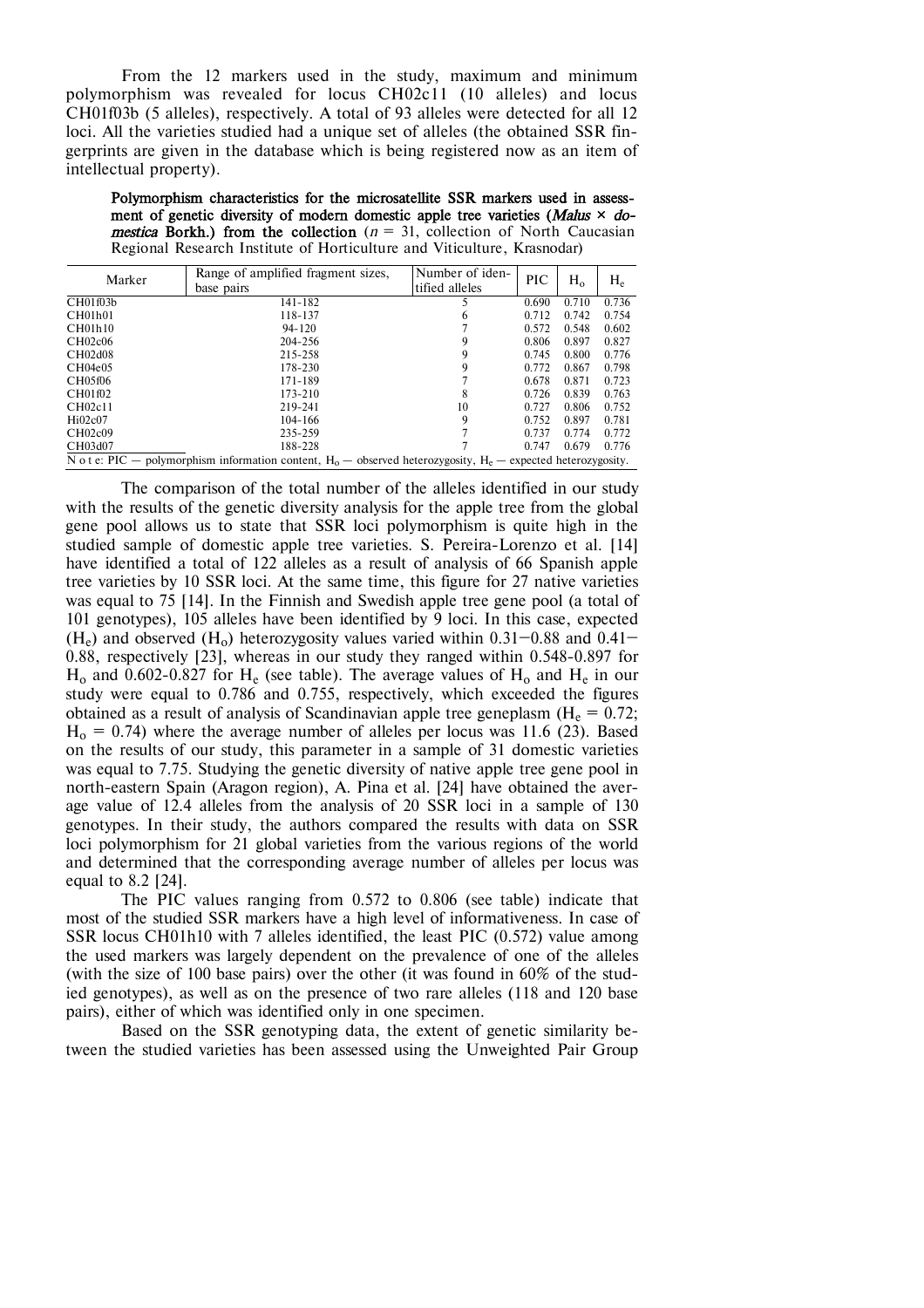Method with Arithmetic Mean (UPGMA) (Fig. 2).



**Fig. 2. The dendrogram of genetic similarity between the studied modern domestic varieties of the**  apple tree (*Malus*  $\times$  *domestica* Borkh.), which was constructed by the UPGMA method:  $N_{\text{e}}N_{\text{e}}$  1-5 clusters, 2a, 2b, 2c, 2d — subclusters (collection of North Caucasian Regional Research Institute of Horticulture and Viticulture, Krasnodar).

Five main clusters have been distinguished according to the extent of genetic similarity, i.e.  $N_2$  1 — variety Svezhest;  $N_2$  2 — varieties Nimfa, Talida, Persikovoye, Mayak Stanichny, Noktyurn, Lyubava, Vasilisa, Kuban, Karmen, Bolotovskoye, Yunona, KV Zarevo, Zolotaya Korona, Din Art, Aport ACC, Zori Kubani, Talisman, Amulet, Krasny Yantar, Fortuna, Rassvet;  $N_2$  3 - Solnyshko, Stroyevskoye, Yubiley Moskvy, Afrodita, Start; № 4 — Kubanskoye Rumyanoye, Zolotoye Letnee;  $N_2$  5 – Imrus, Zimnee Utro. In this case, cluster  $\mathbb{N}_{2}$  2 included four subclusters (2a-2d) and varieties Talida and Nimfa.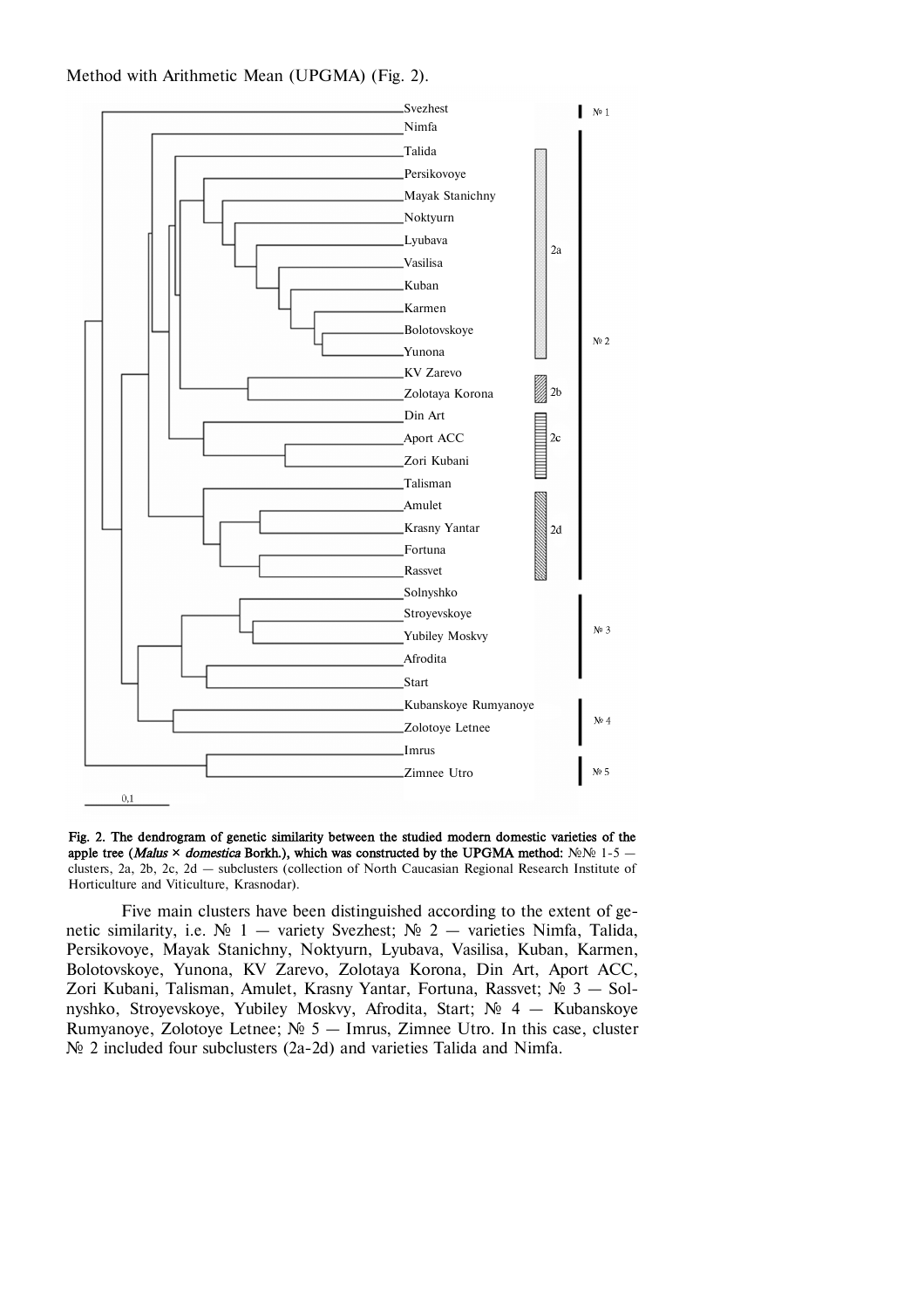The results of the UPGMA analysis generally reflect genetic heterogeneity of the varieties from the studied sample. It is expressed, on the one hand, in the presence of the clusters combining several varieties at a single level or including only two (or even one in case of variety Svezhest) genotypes and, in the other hand, in formation of clusters with a complex structure (for example,  $N_2$  2).

Clustering of the varieties is consistent with their origin to a large extent. For example, variety Svezhest [Antonovka Krasnobochka  $\times$  PR12T67 (Uelsi  $\times$  F<sub>2</sub>) *M. floribunda*)] assigned to cluster  $\mathbb{N}^{\circ}$  1 and varieties Imrus (Antonovka Obyknovennaya  $\times$  OR18T13) and Zimnee Utro (Liberty  $\times$  Scarlet Staymared) forming cluster  $\mathcal{N}_{\mathbb{P}}$  5 are originated from the varieties not represented in parent forms of any of the other varieties in the studied sample.

The reliability of the data obtained as a result of dendrogram construction is also confirmed by incorporation of varieties Afrodita, Start, Solnyshko, Yubiley Moskvy and Stroyevskoye having a common parent, the form 814  $[F_2(M.$  *floribunda 821*  $\times$  *M. domestica*)]  $\times$  Golden Delicious [25, 26], into a single cluster, which is the most probable cause of their apartness from most of the studied genotypes based on the clustering results. Varieties Talisman, Amulet, Krasny Yantar, Fortuna and Rassvet (subcluster 2d) are originated from hybrid combination Redfri ½ Papirovka Tetraploidnaya.

The complex dendrite structure obtained in the course of clustering, based on the results of the SSR analysis, may be due to a large number of unique and rare alleles in the studied genotypes, which, in turn, is caused by a high genetic diversity level within the sample [27].

Thus the results of the undertaken study confirm the efficiency of SSR markers for assessment of genetic diversity of the apple tree gene pool. Based on the data obtained from analysis of SSR loci polymorphism in 31 modern domestic varieties of the apple tree, we can say that the studied sample of genotypes is characterized by a high polymorphism level. At the same time, the fact of incorporation of varieties with similar genealogy in the same clusters confirms significant genetic similarity within the groups of such varieties. In this regard we do not recommend using the varieties included into one cluster as parent pairs in hybridization if it is necessary to obtain maximum genetic variability in hybrid populations. The results of the performed SSR genotyping can be considered in confirmation of variety and hybrid genealogy if one or both of their parent forms are included in the studied sample of genotypes.

## **REFERENCES**

- 1. K h a v k i n E.E. *Sel'skokhozyaistvennaya Biologiya* [*Agricultural Biology*], 1997, 5: 3-19.
- 2. D i w a n N., C r e g a n P.B. Automated sizing of fluorescent-labeled simple sequence repeat (SSR) markers to assay genetic variation in soybean. *Theor. Appl. Genet*., 1997, 95: 723-733 (doi: 10.1007/s001220050618).
- 3. Thomas M.R., Scott N.S. Microsatellite repeats in grapevine reveal DNA polymorphism when analysed as sequence-tagged sites (STSs). *Theor. Appl. Genet*., 1993, 86: 985-990 (doi: 10.1007/BF00211051).
- 4. M o r g a n t e M., O l i v e r i A.M. PCR-amplified microsatellite markers in plant genetics. *Plant J.*, 1993, 3: 175-182 (doi: 10.1046/j.1365-313X.1993.t01-9-00999.x).
- 5. Maliepaard C., Alston H.F., Van Arkel G. Aligning male and female linkage maps of apple (*Malus pumila* Mill.) using multi-allelic markers. *Theor. Appl. Genet*., 1998, 97: 60-73 (doi: 10.1007/s001220050867).
- 6. Liebhard R., Gianffranceschi L., Koller B., Ryder C.D. Development and characterization of 140 new microsatellites in apple (*Malus domestica* Borkh.). *Molecular Breeding*, 2002, 10: 217-241 (doi: 10.1023/A:1020525906332).
- 7. Liebhard R., Koller B., Gianffranceschi L., Gessler C. Creating a saturated reference map for the apple (*Malus domestica* Borkh.) genome. *Theor. Appl. Genet*., 2003, 106: 1497-1508 (doi: 10.1007/s00122-003-1209-0).
- 8. Silfverberg-Dilworth E. Microsatellite markers spanning the apple (*Malus* × *domes-*